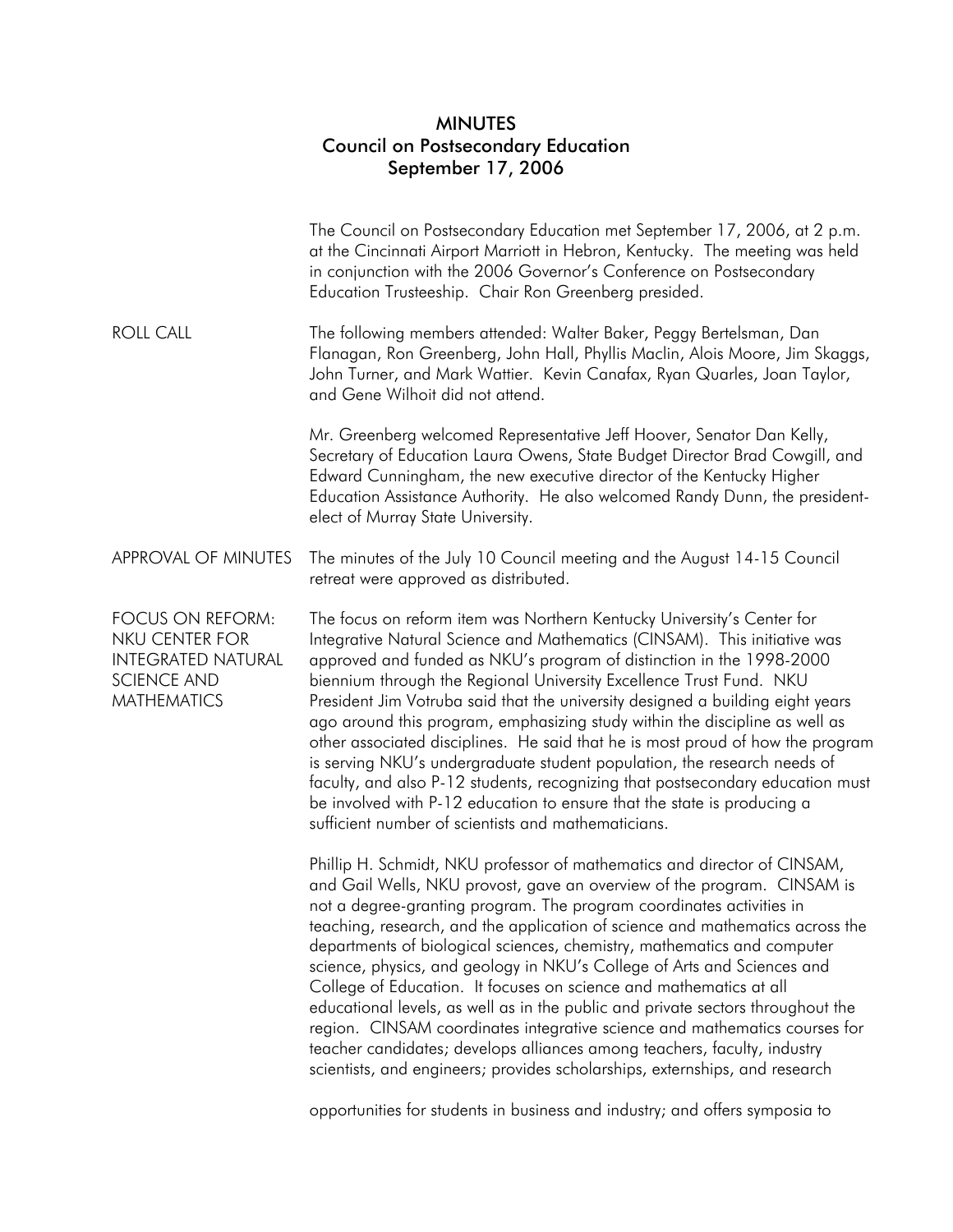improve public understanding of science and mathematics.

## 2020 BACHELOR'S DEGREE AND UNDERGRADUATE ENROLLMENT TARGETS

RECOMMENDATION: The staff recommends that the Council approve the preliminary 2020 bachelor's degree targets to inform long-term planning efforts. The staff also recommends that the Council approve the preliminary 2020 institutional enrollment targets to inform the statewide facilities condition study.

The preliminary bachelor's degree target goals call for a 4.5 percent annual growth rate in bachelor degree production over the next 14 years for Kentucky to reach the national average in educational attainment, as legislated by the Kentucky Postsecondary Education Improvement Act of 1997. The Council staff projects that 33,669 bachelor's degrees will need to be awarded, an 89 percent increase over the 17,811 bachelor's degrees awarded in 2004-05.

Council President Tom Layzell said that the preliminary 2020 targets are a starting point for additional planning efforts, including the development of a new funding model. Initial 2020 bachelor's degree targets were shared with institutional representatives in the fall of 2005. Over the past year, these targets were discussed at numerous meetings with the presidents and institutional representatives and, most recently, were revised after a series of campus meetings with representatives from public and independent institutions. The recommended targets reflect these revisions, including a reduction in the number of targets from KCTCS, an increase in the role of independent colleges and universities, a recalculation of the institutional distribution in the comprehensive sector to take into account projected population growth in each institution's area of geographic responsibility, and improved alignment with institutional strategic plans. The Council worked with a national consultant to develop the 2020 projections.

Dr. Layzell said that for Kentucky to reach the national average in educational attainment by 2020, Kentucky must nearly double the number of its workforce with a bachelor's degree. He said that the projections will be modified going forward and will be revised in a couple of years when additional census data is available.

The preliminary 2020 enrollment goals call for a 60 percent increase in undergraduate enrollment. The enrollment goals will inform an ongoing statewide facilities condition study by identifying the infrastructure needed to reach the goals of House Bill 1.

Dr. Layzell said that there needs to be numerous conversations with the institutions about how these numbers affect the operations of the institutions, including student development, recruitment, graduation rates, work with K-12, and incorporation of technology in the delivery of instruction and services.

The production of graduate, doctoral, and associate degrees and other credentials also are core functions of Kentucky's postsecondary education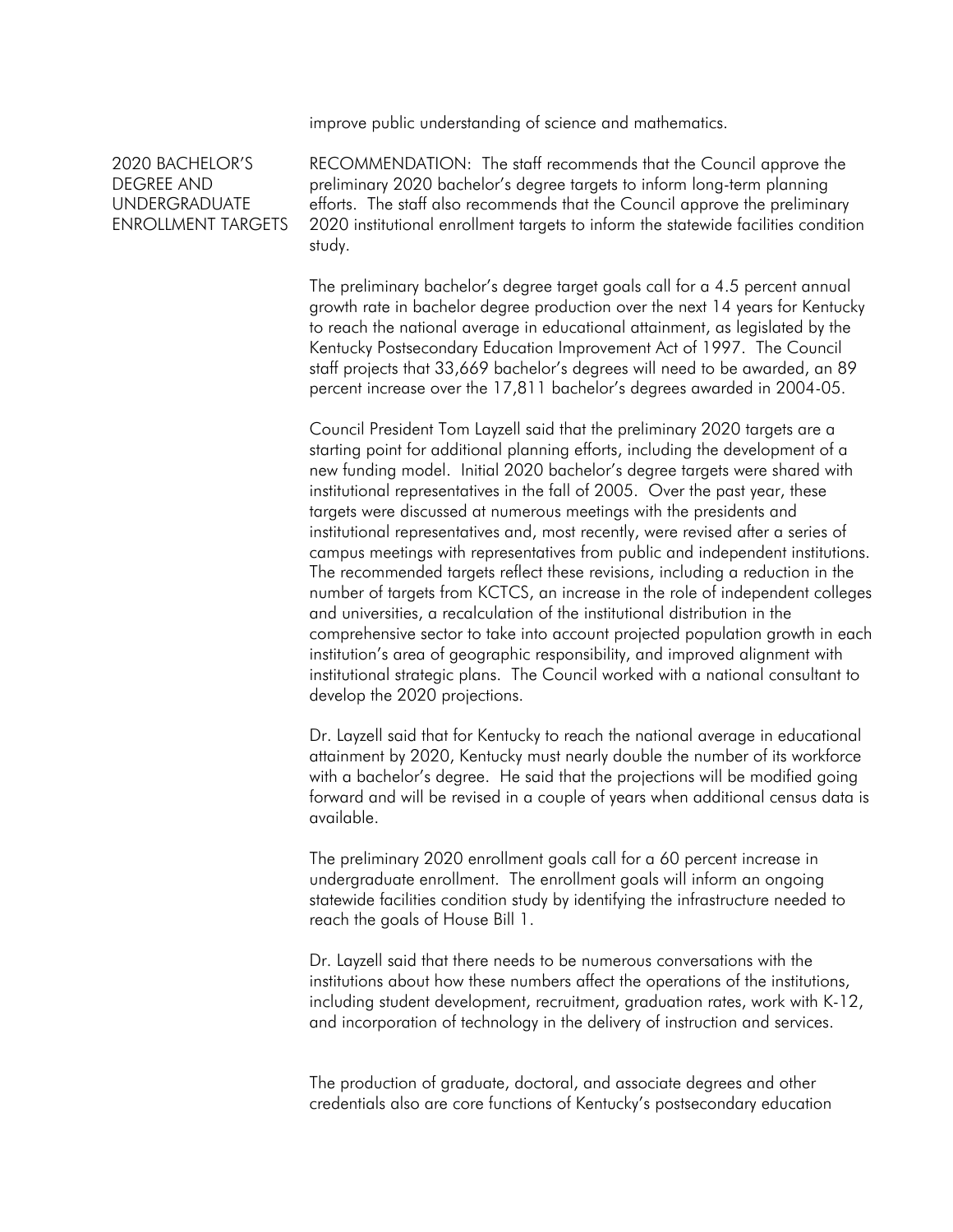institutions. No preliminary 2020 estimates for graduate and professional degrees have been calculated at this time. The Council staff estimates that there will be 260,303 Kentuckians aged 25 and older with just an associate degree in 2020. This number represents 8.5 percent of the projected population aged 25 and older, a proportion well above the predicted national level of 6.7 percent, so Kentucky is well on its way to matching the projected national attainment level of associate degree holders in 2020. Efforts must be made to convert some of these associate degree holders to baccalaureate students to help meet the 2020 attainment goal for baccalaureate degree holders.

MOTION: Ms. Bertelsman moved that the recommendation be approved. Mr. Hall seconded the motion.

Mr. Greenberg said that the Council has been working on the key policy issues that postsecondary education in Kentucky faces going forward. The funding model will be the outgrowth of defining these key policy issues. He said that whatever the numbers say there will be a shortage. The Council then should go to the elected officials and inform them of what the institutions can deliver by increasing enrollments, reenrolling people in postsecondary education, and enrolling high school graduates who have not considered postsecondary education. The resources needed to bridge that gap should be determined or the 2020 goal may need to be redefined.

VOTE: The motion passed.

| 2007-08 KEY<br><b>INDICATOR GOALS</b>             | Dr. Layzell said that action on the 2007-08 statewide and institution key<br>indicators will be postponed until the November meeting.                                                                                                                                                                                                                                                                                                                                                                                                                                                      |
|---------------------------------------------------|--------------------------------------------------------------------------------------------------------------------------------------------------------------------------------------------------------------------------------------------------------------------------------------------------------------------------------------------------------------------------------------------------------------------------------------------------------------------------------------------------------------------------------------------------------------------------------------------|
| <b>COMMISSIONER OF</b><br><b>EDUCATION REPORT</b> | A report of the activities of the Kentucky Board of Education was distributed for<br>information.                                                                                                                                                                                                                                                                                                                                                                                                                                                                                          |
| <b>KYVU STRATEGIC</b><br>PLAN 2006-09             | RECOMMENDATION: The Distance Learning Advisory Committee<br>recommends that the Council approve the Kentucky Virtual University strategic<br>plan for 2006-09.                                                                                                                                                                                                                                                                                                                                                                                                                             |
|                                                   | Al Lind, CEO of KVYU, said that there has been a significant change in the<br>landscape since the virtual university was created in 1997. Nationally, 40<br>percent of college students are self-supported, over 50 percent are part-time,<br>over 33 percent work full-time, and 27 percent have children. Kentucky, in<br>1997, had about 7,600 distance learning students. The state has had a 244<br>percent increase and now has over 26,000 online students. He said that 55<br>percent of all Kentucky graduates take an online course at some time during<br>their college career. |
|                                                   | The new strategic plan includes a new vision statement for KYVU - "KYVU<br>copiese to create a technology supported lifeleng learning environment that                                                                                                                                                                                                                                                                                                                                                                                                                                     |

aspires to create a technology supported, lifelong learning environment that results in better lives for Kentucky's people." The new mission statement says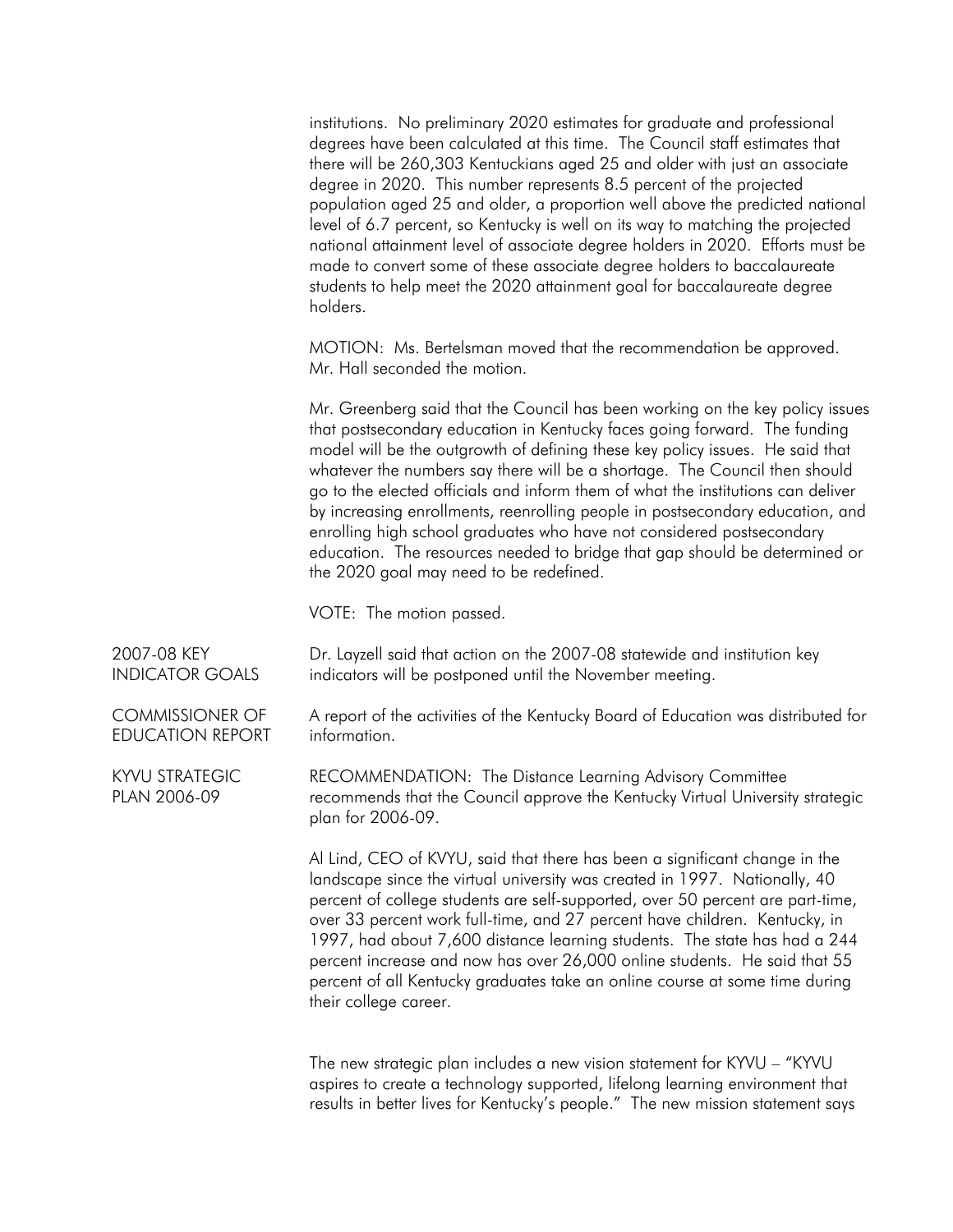that "KYVU will serve as a statewide advocate for access to learning through technology, a convener of partners that use resources effectively, and a catalyst for innovation and excellence in eLearning."

Myk Garn of the Council staff said that the needs, capabilities, and experience of the institutions are vastly different than in 1999 when KYVU first went live. Since then, KYVU has added a number of new partners – Kentucky Adult Education, Education Professional Standards Board, Kentucky Department of Education in its work with the *No Child Left Behind* efforts, and a number of state agencies including the law enforcement training agencies. He said that the strategic planning process began in response to the Southern Association of Colleges and Schools review in May 2005. The planning effort included input from multiple constituencies, including focus groups representing online students, online faculty, distance learning administrators, institutional and agency leaders, the Council staff, and the Council members. The plan, entitled *Supporting Kentucky's eLearning Ecosystem: Strategic Plan for the Kentucky Virtual University 2006-2009*, will ensure that KYVU plays a vital and significant role in supporting Kentucky's eLearning ecosystem and in meeting the goals of the Public Agenda for Adult and Postsecondary Education.

Barbara Burch, WKU provost, said that the institutions have worked collaboratively in the planning effort. The Council staff looked at the strengths of the campuses and what each can do to capitalize on the full potential for delivering and making more accessible eLearning opportunities throughout the state.

Mike Moore, MoSU provost, said that the provosts and others on campus have been involved in the planning process and have been very much a part of developing the strategic plan and the vision for KYVU. The institutions recognize that KYVU must play a critical role in order to reach the 2020 educational attainment goals. KYVU now is a broker for a number of services and a number of opportunities that the institutions have not taken advantage of in the past.

MOTION: Ms. Bertelsman moved that the new strategic plan be approved. Ms. Maclin seconded the motion.

Mr. Greenberg said that the KYVU takes out the physical hurtle of access to postsecondary education; however, everyone throughout the state needs to be made aware of the programs available through KYVU. The virtual university is a credit to Kentuckians and improves the quality of education throughout the state. He thanked all of the universities for participating and supporting this initiative.

VOTE: The motion passed.

DLAC EXECUTIVE **COMMITTEE CHANGES** 

RECOMMENDATION: The Distance Learning Advisory Committee recommends that the Council chair appoint a member of the Council who serves on DLAC to also serve on the DLAC executive committee.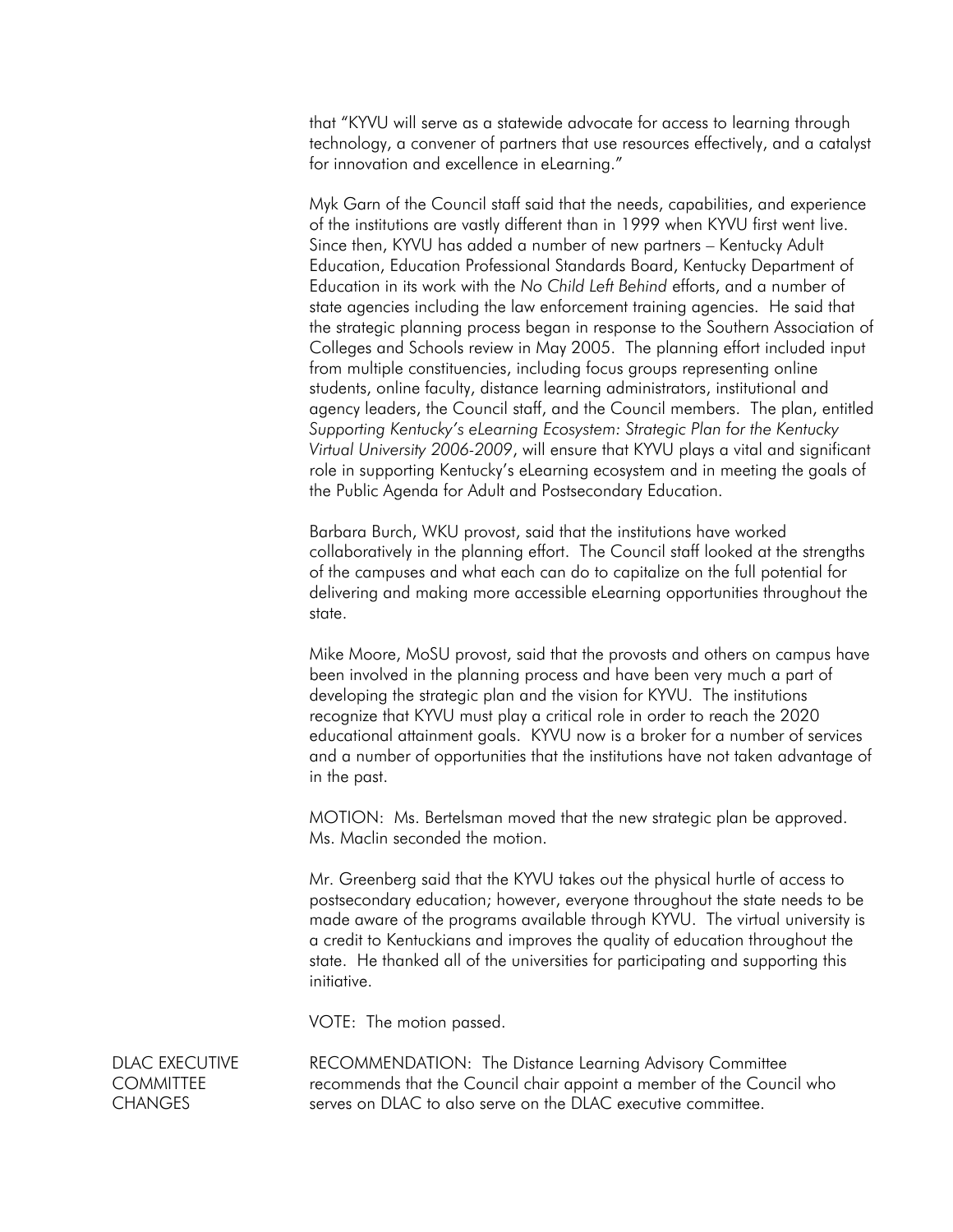|                                                             | DLAC established an executive committee at its March meeting with the primary<br>functions of reviewing and recommending membership and setting meeting<br>agendas. At its August meeting, DLAC recommended that one of the Council<br>members assigned to DLAC be added to the executive committee.                                                                                                                                                                                                                                                                                       |
|-------------------------------------------------------------|--------------------------------------------------------------------------------------------------------------------------------------------------------------------------------------------------------------------------------------------------------------------------------------------------------------------------------------------------------------------------------------------------------------------------------------------------------------------------------------------------------------------------------------------------------------------------------------------|
|                                                             | MOTION: Ms. Maclin moved that the recommendation be approved. Ms.<br>Bertelsman seconded the motion.                                                                                                                                                                                                                                                                                                                                                                                                                                                                                       |
|                                                             | VOTE: The motion passed.                                                                                                                                                                                                                                                                                                                                                                                                                                                                                                                                                                   |
| <b>STATEWIDE</b><br><b>TECHNOLOGY</b><br><b>INITIATIVES</b> | Information was included in the agenda book about three statewide technology<br>initiatives: the Kentucky Education Network to connect K-12 schools with<br>colleges and universities across the state; the establishment of a statewide<br>BlackBoard license consortia to give institutions access to any learning resource<br>at any time from any place; and the advancement of Kentucky's participation in<br>Internet2, a national research and development consortium led by over 200<br>U.S. universities to develop and deploy advanced network applications and<br>technologies. |
| <b>TRANSFER UPDATE</b>                                      | Information was included on the statewide and institutional efforts underway to<br>increase and ease college student transfer.                                                                                                                                                                                                                                                                                                                                                                                                                                                             |
| <b>FALL 2006</b><br>PRELIMINARY<br><b>ENROLLMENT</b>        | Dr. Layzell said that fall 2006 preliminary enrollment data show that Kentucky's<br>public and independent postsecondary institutions reached another all-time<br>high this year with 239,445 students, an overall increase of 1.7 percent over<br>fall 2005. Since 1998 total postsecondary education enrollment has increased<br>29.5 percent. Official data will be reported in January.                                                                                                                                                                                                |
| <b>NEW PROGRAM</b><br><b>PROPOSAL</b>                       | RECOMMENDATION: The staff recommends that the Council approve the<br>Master of Arts in Education-Educational Technology (CIP 13.0301) proposed<br>by Morehead State University.                                                                                                                                                                                                                                                                                                                                                                                                            |
|                                                             | The program will be a completely Web-based program designed as a rank<br>change option for current P-12 teachers and will provide students with the skills<br>needed to be a school technology coordinator or resource teacher.                                                                                                                                                                                                                                                                                                                                                            |
|                                                             | MOTION: Mr. Hall moved that the recommendation be approved. Mr. Baker<br>seconded the motion.                                                                                                                                                                                                                                                                                                                                                                                                                                                                                              |
|                                                             | VOTE: The motion passed.                                                                                                                                                                                                                                                                                                                                                                                                                                                                                                                                                                   |
| <b>CEO REPORT</b>                                           | A report on the activities of the Committee on Equal Opportunities was<br>provided for information.                                                                                                                                                                                                                                                                                                                                                                                                                                                                                        |
| STATEWIDE FACILITIES<br><b>CONDITION</b><br>ASSESSMENT      | A status report was provided on the statewide facilities condition assessment. It<br>is anticipated that a draft report will be available in mid-November with a final<br>report in December.                                                                                                                                                                                                                                                                                                                                                                                              |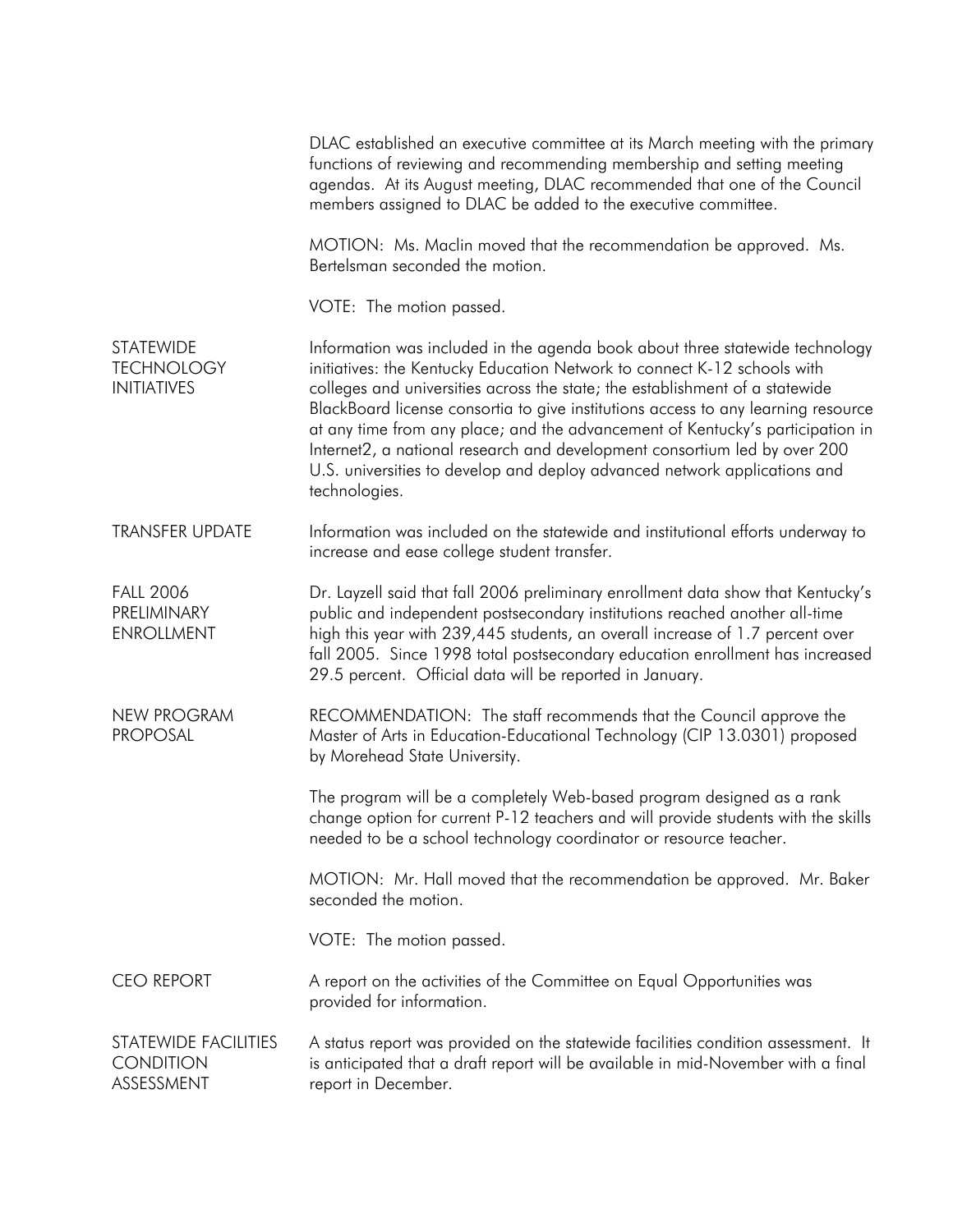| <b>NKU REGIONAL</b><br>STEWARDSHIP<br><b>PROGRAM</b> | RECOMMENDATION: The staff recommends that the Council approve<br>Northern Kentucky University's regional stewardship proposal including an<br>infrastructure plan, a strategic plan, and a priority area proposal.                                                                                                                                                                                                                                                                                                                                                                                                                                                                                                                                                                                 |
|------------------------------------------------------|----------------------------------------------------------------------------------------------------------------------------------------------------------------------------------------------------------------------------------------------------------------------------------------------------------------------------------------------------------------------------------------------------------------------------------------------------------------------------------------------------------------------------------------------------------------------------------------------------------------------------------------------------------------------------------------------------------------------------------------------------------------------------------------------------|
|                                                      | On July 13, 2006, NKU submitted a request for \$200,000 in Regional<br>Stewardship Program funds to build institutional capacity in three priority areas<br>- two new faculty members will be hired in early childhood education, two in<br>informatics, and one in public health and health education. Each of the five<br>new faculty members will be assigned half-time to teaching (supported with<br>existing university funds) and half-time to public engagement work (supported<br>with regional stewardship funds). This distribution will fully use the university's<br>total 2006-07 infrastructure pool allocation. As required by program<br>guidelines, NKU's proposal containing the three documents must be approved<br>by the Council before the requested funds can be released. |
|                                                      | President Votruba congratulated the Council, its staff, the Governor, and the<br>General Assembly for showing leadership in the area of regional stewardship,<br>an initiative that puts Kentucky in another major national leadership role.                                                                                                                                                                                                                                                                                                                                                                                                                                                                                                                                                       |
|                                                      | MOTION: Mr. Hall moved that the recommendation be approved. Ms.<br>Maclin seconded the motion.                                                                                                                                                                                                                                                                                                                                                                                                                                                                                                                                                                                                                                                                                                     |
|                                                      | VOTE: The motion passed.                                                                                                                                                                                                                                                                                                                                                                                                                                                                                                                                                                                                                                                                                                                                                                           |
| 2007 MEETING<br>CALENDAR                             | RECOMMENDATON: The staff recommends that the Council approve the<br>2007 meeting calendar.                                                                                                                                                                                                                                                                                                                                                                                                                                                                                                                                                                                                                                                                                                         |
|                                                      | Mr. Greenberg pointed out that Sunday study sessions are included on the<br>calendar and will be scheduled as needed throughout the year.                                                                                                                                                                                                                                                                                                                                                                                                                                                                                                                                                                                                                                                          |
|                                                      | MOTION: Ms. Bertelsman moved that the calendar be approved. Mr. Baker<br>seconded the motion.                                                                                                                                                                                                                                                                                                                                                                                                                                                                                                                                                                                                                                                                                                      |
|                                                      | VOTE: The motion passed.                                                                                                                                                                                                                                                                                                                                                                                                                                                                                                                                                                                                                                                                                                                                                                           |
| <b>KET BOARD</b>                                     | Mr. Greenberg reappointed Richard Freed to the Kentucky Educational<br>Television board. His term will expire June 2010. According to Kentucky<br>Revised Statutes, one of the Council's two representatives shall represent the<br>University of Kentucky. Mr. Greenberg designated Mr. Freed as that<br>representative.                                                                                                                                                                                                                                                                                                                                                                                                                                                                          |
| PRESIDENTIAL SEARCH<br><b>COMMITTEE</b>              | Mr. Greenberg appointed a Presidential Search Committee to assist with the<br>search of a new Council president. The committee consists of members of the<br>Council's executive committee and the convener of the Advisory Conference of<br>Presidents.                                                                                                                                                                                                                                                                                                                                                                                                                                                                                                                                           |